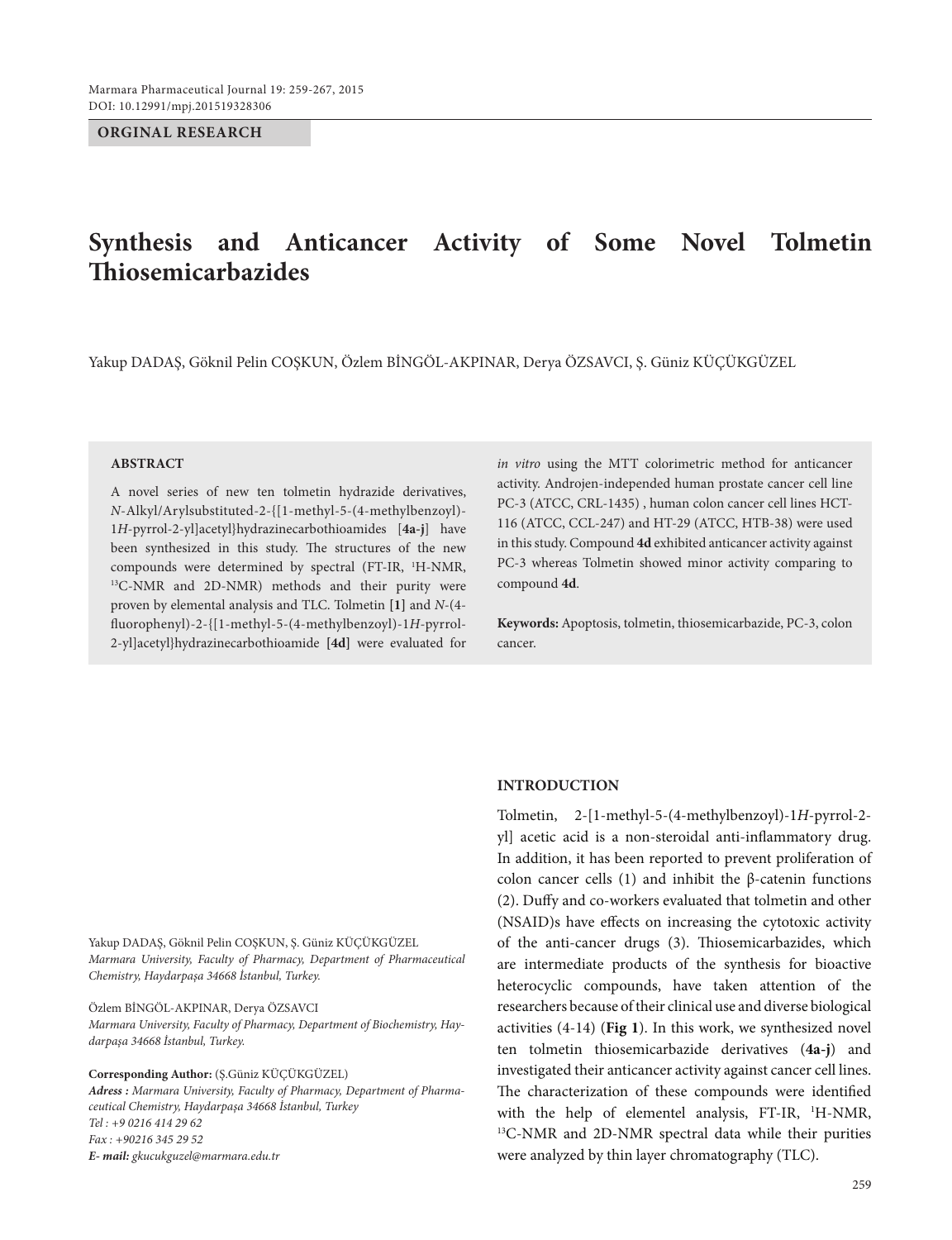

**Fig 1.** Some bioactive thiosemicarbazides.

### **EXPERIMENTAL**

### *Chemistry*

Tolmetin sodium was generously provided by Santa Farma Pharmaceuticals (Istanbul, Turkey). All chemicals were purchased from Merck, Sigma-Aldrich, or Fluka. Reactions were monitored by TLC on silica gel plates purchased from Merck. Melting points of the synthesized compounds were determined in a Thermoscientific IA 9300 melting point apparatus and are uncorrected. The purity of the compounds was checked on TLC plates precoated with silica gel G using the solvent systems  $M<sub>1</sub>$  (petroleum ether/acetone 50:50 v/v),  $M<sub>2</sub>$  (petroleum ether/acetone 30:70 v/v). The spots were located under UV light (254 nm) ( $t = 21$  °C). Elemental analyses were performed on a CHNS-932 (LECO). FT-IR spectra were recorded on a Shimadzu FT-IR-8400S spectrophotometer. <sup>1</sup>H-NMR and <sup>13</sup>C-NMR spectra were

recorded on BRUKER 300 MHz **(4a, 4b, 4c, 4d, 4i)**, 600 MHz **(4e, 4f, 4g, 4h, 4j)** and 75 MHz Ultrashield TM. NMR spectrometers using DMSO- $d_{\epsilon}$  as solvent. Chemical shifts (d) are reported in parts per million (ppm). Data are reported as follows: chemical shift, multiplicity (s: singlet, d: doublet, m: multiplet and t: triplet, bs: broad singlet, b: broad, ss: singletsinglet) coupling constants (Hz), integration.

**Preparation of 2-[1-Methyl-5-(4-methylbenzoyl)- 1H-pyrrol-2-yl]acetic acid [1], Methyl 2-[1-methyl-**5-(4-methylbenzoyl)-1H-pyrrol-2-yl]acetate [2] **2-[1-methyl-5-(4-methylbenzoyl)-1H-pyrrol-2-yl] acetohydrazide [3]**

Compounds **[1-3]** were prepared as described previously  $(15,16)$ .

# **General procedure for the synthesis of** *N***-Alkyl/ Arylsubstituted- 2-{[1-methyl-5-(4-methylbenzoyl)-1***H***pyrrol-2-yl]acetyl}hydrazinecarbothioamides [4a-j]**

Compound **3** (0.001 mol) was dissolved in ethanol (10 ml) and equimolar amounts of appropriate aliphatic/aromatic isothiocyanates in absolute ethanol was heated under reflux for 2 to 6 hrs. The obtained precipitate was filtered off, dried, and recrystallized twice from ethanol.

# *N***-methyl-2-{[1-methyl-5-(4-methylphenyl)carbonyl]-1Hpyyrol-2-yl}acetyl)hydrazinecarbothioamide (4a) [SGK 521]**

Light yellow solid. MW: 344.1306 g/mol. m.p. 160 ° C. Yield 96.77%. Rf x 100 value: 60 (M<sub>2</sub>). FT-IR ( $v_{\text{max}}$ , cm<sup>-1</sup>): 3535 (Amide N-H), 1680 (C=O), 1257 (C=S). 1 H NMR (300 MHz, DMSO- $d_6$ ): δ (ppm): 1.05 (t, C<u>H<sub>3,</sub></u> peak of ethanol held by the molecule); 2.38 (s, 3H, Ar-C<u>H<sub>3</sub>), 2.88 (d, 3H, CS-NH-CH<sub>3</sub>),</u> 3.66 (s, 2H, -C<u>H<sub>2</sub></u>-C=O), 3.85 (s, 3H, -*N*-C<u>H</u><sub>3</sub>) 3.55 (C<u>H<sub>2</sub></u> peak of ethanol held by the molecule); 4.26 (–OH, peak of ethanol held by the molecule); 6.12 (d, 1H, pyrrol H<sub>3</sub>, J=4.2 Hz); 6.56 (d, 1H, pyrrol H<sub>4</sub>, J=4.2 Hz) 7.30 (d, 2H, o-protons, Ar-CH<sub>3</sub>, *J*= 8.1 *Hz*), 7.61 (d, 2H, m-protons, Ar-CH<sub>3</sub>, *J*= 8.1 *Hz*), 8.01 (s, 1H, CS-N<u>H</u>-CH<sub>3</sub>), 9.27, 9.35 (bs, 1H, -CO-NH-N<u>H</u>-CS and NH-C-S $H$ ), 10.004 (bs, 1H, N $H$ -C=O). Anal calcd. for  $C_{17}H_{20}N_4O_2S$ . 1/2  $C_2H_5OH$ : C, 58.85; H, 6.27; N, 15.26; S, 8.72%. Found: C, 58.66; H, 6.219; N, 15.41; S, 8.96%.

# *N***-ethyl-2-({1-methyl-5-[(4-methylphenyl)carbonyl]-1***H***pyrrol-2-yl}acetyl)hydrazinecarbothioamide (4b) [SGK 522]**

Lighy cream solid. MW: 358.1463 g/mol. m.p. 169-170 ° C. Yield 87 %. Rf x 100 value: 59 (M<sub>2</sub>). FT-IR ( $v_{\text{max}}$ , cm<sup>-1</sup>): 3215 (Amide N-H), 1678 (C=O), 1263 (C=S). 1H NMR (300 MHz,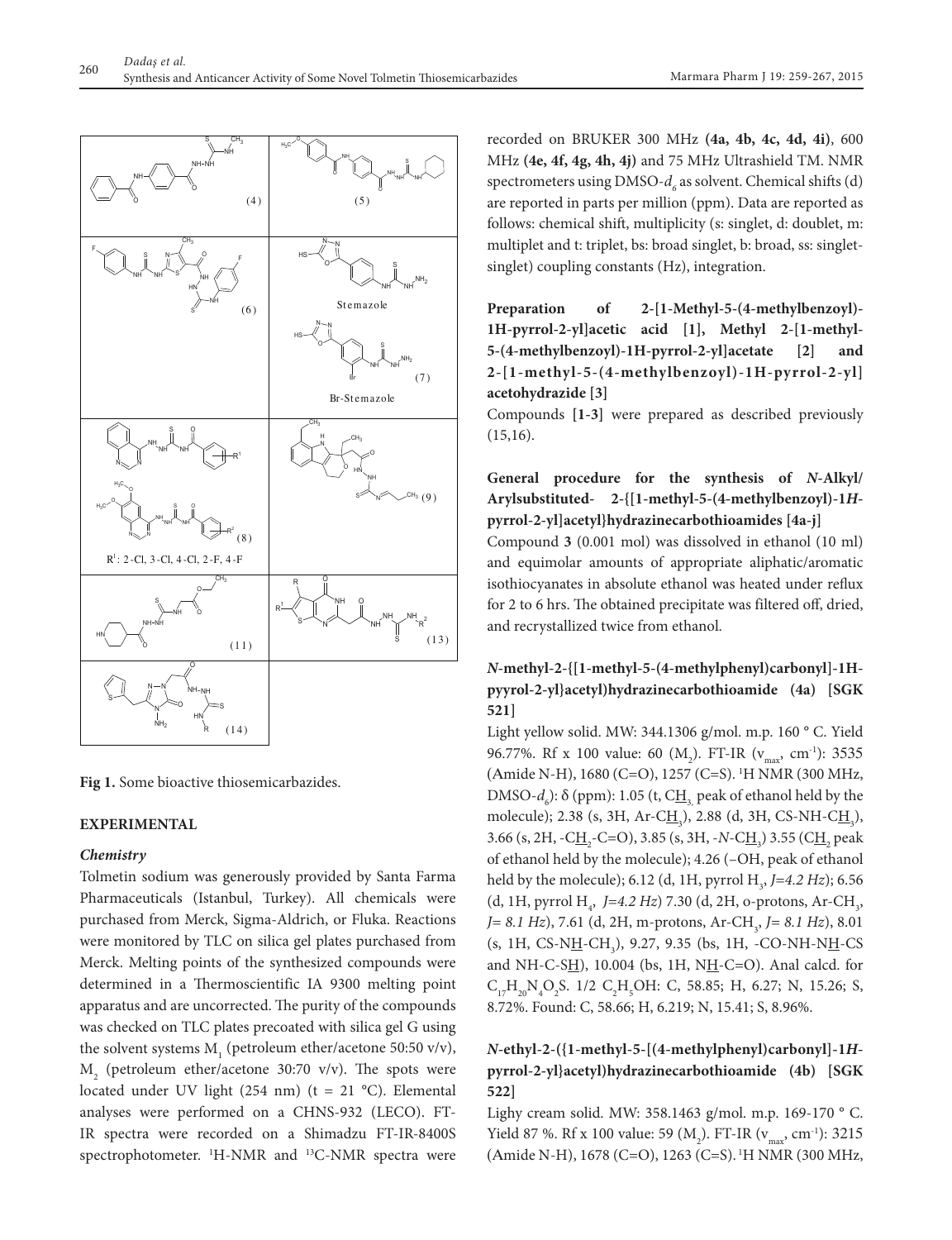DMSO-*d*<sub>6</sub>): δ (ppm): 1.06 (t, 3H, -NH-CH<sub>2</sub>-C<u>H</u><sub>3</sub>); 2.37 (s, 3H, Ar-CH<sub>3</sub>); 3.45 (–NH-C<u>H<sub>2</sub></u>-CH<sub>3,</sub> in solvent peak); 3.66 (s, 2H, -C<u>H</u><sub>2</sub>-C=O); 3.85 (s, 3H, -N-C<u>H</u><sub>3</sub>); 6.08 (d, 1H, pyrrol H3 ; *J=4.0 Hz*) 6.56 (d, 1H, pyrrol H4 ; *J=4.0 Hz*); 7.46 (d, 2H, o-protons, Ar-CH3 , *J=8.1 Hz*); 7.61 (d, 2H, m-protons, Ar-CH<sub>3</sub>, J=8.1 Hz); 8.02 (t, 1H, -N<u>H</u>-CH<sub>2</sub>-CH<sub>3</sub>); 9.21, 9.36 (bs, 1H, -NH-CS-NH- and -NH-C-SH); 9.98 (b, 1H, -NH-C=O). Anal calcd. for  $C_{18}H_{22}N_4O_2S$ : C, 60.31; H, 6.19; N, 15.63; S, 8.95%. Found: C, 59.71; H, 6.21; N, 15.20; S, 8.83%

# *N***-phenyl-2-({1-methyl-5-[(4-methylphenyl)carbonyl]- 1***H***-pyrrol-2-yl}acetyl)hydrazinecarbothioamide (4c) [SGK 523]**

Grey solid. MW: 406.1463 g/mol. m.p. 170 ° C. Yield 98 %. Rf x 100 value: 49 (M<sub>2</sub>). FT-IR (v<sub>max</sub>, cm<sup>-1</sup>): 3329–3200 (Amide N-H), 1654 (C=O), 1267 (C=S). 1H NMR (300 MHz, DMSO*-d<sub>6</sub>*): δ (ppm): 2.38 (s, 3H, Ar-C<u>H<sub>3</sub></u>); 3.72 (s, 2H, -C<u>H<sub>2</sub></u>-C=O); 3.88 (s, 3H, -N-C<u>H<sub>3</sub></u>); 6.15 (d, 1H, pyrrol H<sub>3</sub>, *J*=3.9 *Hz*); 6.58 (d, 1H, pyrrol H4 , *J=3.9 Hz*); 7.31 (d, 2H, o-protons, Ar-CH<sub>3</sub>, *J*= 8.7 Hz); 7.62 (d, 2H, m-protons, Ar-CH<sub>3</sub>, *J*= 8.1 Hz); 7.15-7.20; 7.35-7.45 (m, 5H, Ar-H); 9.52 (s, 1H,-NH-Ar); 9.66, 9.74 (bs, 1H, -NH-CS-NH- and -NH-C-SH); 10.24 (s, 1H, -NH-C=O). Anal calcd. for  $C_{22}H_{22}N_4O_2S$ : C, 65.00; H, 5.46; N, 13.78; S, 7.89%. Found: C, 64.64; H, 5.73; N, 13.67; S, 7.52%.

# *N* **-(4-fluorophenyl)-2-({1-methyl-5-[(4 methylphenyl)carbonyl]-1***H***-py rrol-2-yl}acetyl) hydrazinecarbothioamide (4d) [SGK 524]**

Light purple solid. MW: 424.1369 g/mol. m.p. 206-208 ° C. Yield 87 %. Rf x 100 value: 52  $(M_2)$ . FT-IR  $(v_{max}, cm^{-1})$ : 3553 (Amide N-H), 1651 (C=O), 1269 (C=S). 1H NMR (300 MHz, DMSO*-d<sub>6</sub>*): δ (ppm): 2.39 (s, 3H, Ar-C<u>H</u><sub>3</sub>), 3.73 (s, 2H, -C<u>H</u><sub>2</sub>-C=O), 3.89 (s, 3H, N-C<u>H</u><sub>3</sub>), 6.16 (d, 1H, pyrrol H<sub>3</sub>, *J*=3 *Hz*), 6.58 (d, 1H, pyrrol H<sub>4</sub>, *J*=3 *Hz*), 7.15 ( t, 2H, o-protons, 4-fluorophenyl, *J=9 Hz*), 7.37-7.59 (m, Ar-H), 9.71 (s, 2H, NHCSNH), 10.24 (s, 1H, NH-C=O). <sup>13</sup>C-NMR (75 MHz) (DMSO-*d6* /TMS) δ ppm: 21.52 (**C-29**), 32.35 (**C-6**), 33.53 (**C-7**), 109.60 (**C-3**), 110.01 (**C-4**), 115.29 (**C-25, C-27**), 122.16 (**C-24, C-28**), 128.59 (**C-5**), 129.20 (**C-18, C-20**), 129.42 (**C-17, C21**), 130.74 (**C-2**), 135.85 (**C-23**), 137.25 (**C-16**), 137.48 (**C-26**), 141.98 (**C-19**), 161 (thiosemicarbazide **C=S),** 168 (thiosemicarbazide **C=O**) 184.87 (**C-10**). D<sub>2</sub>O (600 MHz) (D<sub>2</sub>O/TMS)  $\delta$  ppm: 2.34 (s, 3H, Ar-C<u>H<sub>3</sub></u>), 3.71 (s, 2H, -C<u>H</u><sub>2</sub>-C=O), 3.82 (s, 3H, N-C<u>H</u><sub>3</sub>), 6.14 (d, 1H, pyrrol H<sub>3</sub>, J=3.6 Hz), 6.56 (d, 1H, pyrrol H<sub>4</sub>, J=3.6 Hz), 7.15 (t, 2H, o-protons, 4-fluorophenyl, *J=9 Hz*), 7.37-7.59 (m, Ar-H). *Thiosemicarbazide protones were exchanged with doterium.* Anal calcd. for  $C_{22}H_{21}FN_{4}O_{2}S$ : C, 62.25; H, 4.99; N, 13.20; S, 7.55%. Found: C, 62.06; H, 5.05; N, 12.85; S, 6.97%

# *N* **-(4-methoxyphenyl)-2-({1-methyl-5-[(4 methylphenyl)carbonyl]-1***H***-pyrrol-2-yl} acetyl) hydrazinecarbothioamide (4e) [SGK 525]**

Light yellow solid. MW: 436.1569 g/mol. m.p. 173-174 ° C. Yield 50 %. Rf x 100 value: 46 (M<sub>2</sub>). FT-IR ( $v_{max}$ , cm<sup>-1</sup>): 3396– 3344 (Amide N-H), 1656 (C=O), 1246 (C=S). 1H NMR (600 MHz, DMSO*-d<sub>6</sub>*): δ (ppm): 2.39 (s, 3H, Ar-C<u>H<sub>3</sub></u>); 3.72 (s, 2H,  $-C\underline{H}_2$ -C=O); 3.76 (s, 3H, -N-C $\underline{H}_3$ ); 3.88 (s, 3H, -O-C $\underline{H}_3$ ); 6.15 (d, 1H, pyrrol H<sub>3</sub>, J=4.2 Hz); 6.58 (d, 1H, pyrrol H<sub>4</sub>, J=4.2 *Hz*); 6.91 (d, 2H, o-protons, Ar-OCH<sub>3</sub>, *J*=9 *Hz*); 7.25 (d, 2H, m-protons, Ar-OCH<sub>3</sub>, *J*=9 *Hz*); 7.32 (d, 2H, o-protons, Ar-CH<sub>3</sub>, *J*=7.8 *Hz*); 7.62 (d, 2H, m-protons, Ar-CH<sub>3</sub>, *J*=7.8 *Hz*); 9.56 (bs, 1H, -NH-Ar), 9.60 (bs, 1H, -NH-CS-NH-); 10.20 (s, 1H, -N<u>H</u>-C=O). Anal calcd. for  $C_{23}H_{24}N_4O_3S$ : C, 63.28; H, 5.54; N, 12.83; S, 7.35%. Found: C, 63.27; H, 5.16; N, 12.43; S, 7.50%.

# *N* **-(4-chlorophenyl)-2-({1-methyl-5-[(4 methylphenyl)carbonyl]-1***H***-pyrrol-2-yl} acetyl) hydrazinecarbothioamide (4f) [SGK 526]**

White solid. MW. 463.9799 g/mol. m.p. 203-205 ° C. Yield 82.4 %. Rf x 100 value: 56 (M<sub>2</sub>). FT-IR ( $v_{\text{max}}$ , cm<sup>-1</sup>): 3396– 3205 (Amide N-H), 1656 (C=O), 1267 (C=S). 1H NMR (600 MHz, DMSO*-d<sub>6</sub>*): δ (ppm): 1.33 (t, C<u>H<sub>3,</sub> peak of ethanol held</u> by the molecule); 2.39 (s, 3H, Ar-C $\underline{H}_3$ ); 3.55 (C $\underline{H}_2$ , peak of ethanol held by the molecule); 3.73 (s, 2H,  $-C\underline{H}_2$ -C=O,); 3.88 (s, 3H, -N-C $\underline{H}_3$ ); 4.5 (-OH, peak of ethanol held by the molecule); 6.15 (d, 1H, pyrrol H<sub>3</sub>, J=4.2 Hz); 6.58 (d, 1H, pyrrol H<sub>4</sub>, J=4.2 Hz); 7.31 (d, 2H, o-protons, Ar-CH<sub>3</sub>, J=7.8 *Hz);* 7.40-7.48 (m, 4H, Ar-H); 7.63 (d, 2H, m-protons, Ar-CH<sub>3</sub>, J=7.8 Hz); 9.53, 9.77 (bs, 2H, N<u>H</u>-CS-N<u>H</u>,); 10.25 (s, 1H, N<u>H</u>-C=O). Anal calcd. for  $C_{22}H_{21}CIN_4O_2S.1/2 C_2H_5OH$ : C, 59.54; H, 5.21; N, 12.08; S, 6.91%. Found: C, 59.80; H, 5.04; N, 12.09; S, 6.71%.

## *N* **-(4-nitrophenyl)-2-({1-methyl-5-[(4 methylphenyl)carbonyl]-1***H***-pyrrol-2-yl} acetyl) hydrazinecarbothioamide (4g) [SGK 527]**

Yellow solid. MW. 460.5058 g/mol. m.p. 207-208 ° C. Yield 88 %. Rf x 100 value: 64 (M<sub>2</sub>). FT-IR ( $v_{\text{max}}$ , cm<sup>-1</sup>): 3395–3333 (Amide N-H), 1680 (C=O), 1267 (C=S). 1H NMR (600 MHz, DMSO-*d*<sub>6</sub>): δ (ppm): 2.39 (s, 3H, Ar-C<u>H<sub>3</sub></u>); 3.75 (s, 2H, -C<u>H<sub>2</sub></u>-C=O); 3.89 (s, 3H, -N-C<u>H<sub>3</sub></u>); 6.17 (d, 1H, pyrrol H<sub>3</sub>, J=4.2 *Hz*); 6.59 (d, 1H, pyrrol H<sub>4</sub>, *J*=4.2 *Hz*); 7.31 (d, 2H, o-protons, Ar-CH<sub>3</sub>, J=7.8 Hz); 7.63 (d, 2H, m-protons, Ar-CH<sub>3</sub>, J=7.8 *Hz*); 7.90 (d, 2H, m-protons, Ar-nitro, *J=9 Hz*); 8.23 (d, 2H, o-protons, Ar-nitro, *J*=7.8 *Hz*); 10.09 (bs, 1H, -N<u>H</u>-Ar), 10.32 (bs, 1H,  $-NH-CS-NH-$ ); 10.50 (bs, 1H,  $-NH-C=O$ ). Anal calcd. for  $C_{22}H_{21}N_{5}O_{4}S.1/2$  H<sub>2</sub>O: C, 57.38; H, 4.82; N, 15.21; S, 6.96%. Found: C, 57.08; H, 4.46; N, 14.89; S, 6.68%.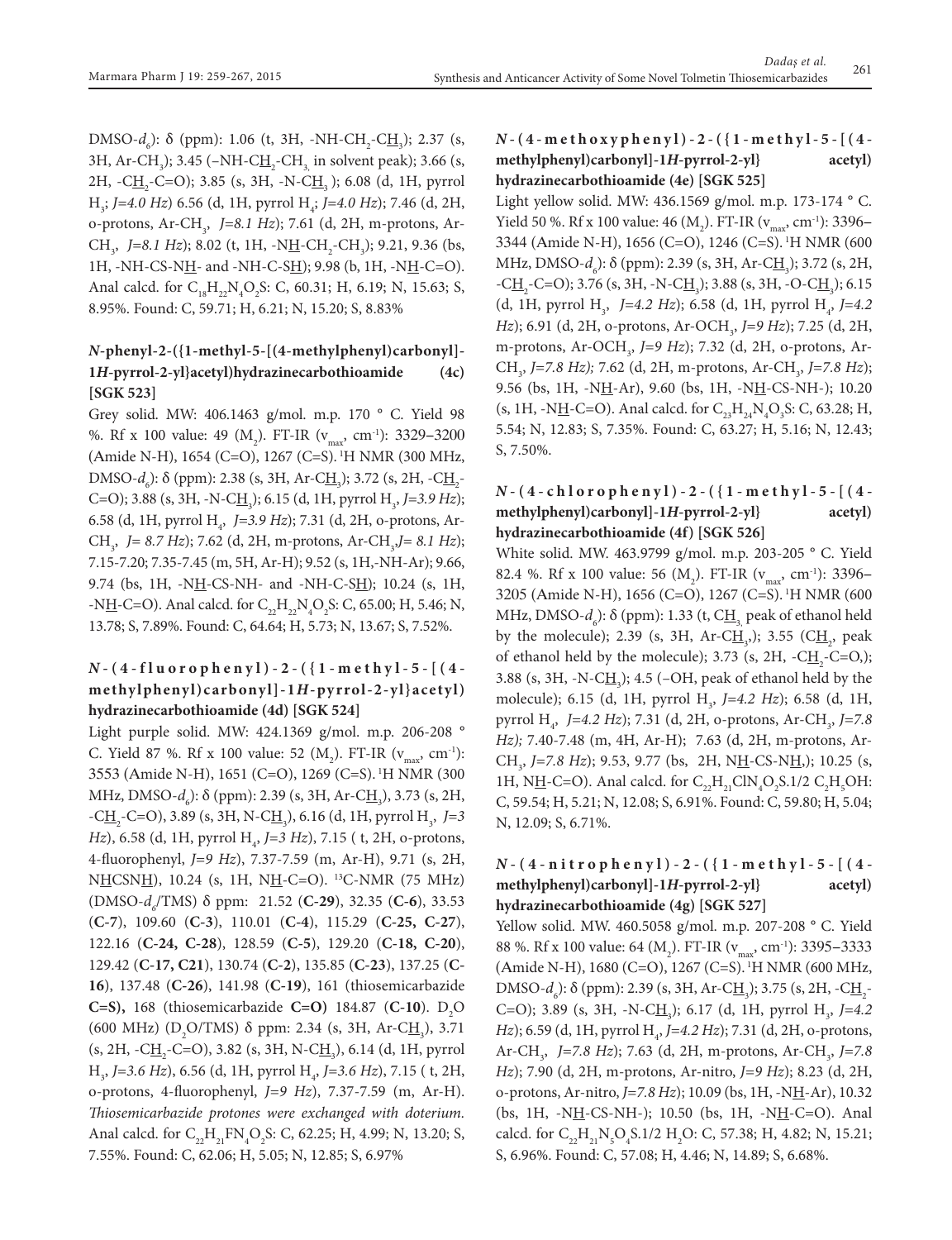# *N* **-(2,4-dichlorophenyl)-2-({1-methyl-5-[(4 methylphenyl)carbonyl]-1***H***-pyrrol-2-yl} acetyl) hydrazinecarbothioamide (4h) [SGK 528]**

White solid. MW. 498.4250 g/mol. m.p. 170-172° C. Yield 87.6 %. Rf x 100 value: 55 (M<sub>2</sub>). FT-IR ( $v_{\text{max}}$ , cm<sup>-1</sup>): 3363 (Amide N-H), 1647 (C=O), 1265 (C=S). 1H NMR (600 MHz, DMSO- $d_6$ ): δ (ppm): 1.2 (–C<u>H</u><sub>3</sub>, peak of ethanol held by the molecule); 2.39 (s, 3H, Ar-C<u>H<sub>3</sub></u>); 3.54 (–C<u>H<sub>2</sub></u>- ,peak of ethanol held by the molecule); 3.73 (s, 2H,  $-CH_2$ -C=O); 3.87 (s, 3H, -*N*-CH<sub>3</sub>); 4.45 (-OH peak of ethanol held by the molecule); 6.15 (d, 1H, pyrrol H<sub>3</sub>, *J*=3.6 *Hz*); 6.58 (d, 1H, pyrrol H<sub>4</sub>, *J*=4.2 *Hz*); 7.31 (d, 2H, o-protons, Ar-CH<sub>3</sub>, *J*=7.8 *Hz*); 7.63 (d, 2H, m-protons, Ar-CH<sub>3</sub>, J=7.8 Hz); 7.42-7.45 (m, 2H, Ar-H); 7.69-7.72 (m, 1H, Ar-H); 9.27 (s, 1/4 H, NH-CS-NH-Ar); 9.59, 9.89 (ss, 1H, NH-C=S and NH-C-SH); 10.32 (s, 1H, NH-C=O). Anal calcd. for  $C_{22}H_{20}Cl_2N_4O_2S.1/2 C_2H_5OH$ : C, 55.42; H, 4.65; N, 11.24; S, 6.43%. Found: C, 56.15; H, 4.16; N, 11.52; S, 6.17%.

# *N***-(benzyl)-2-({1-methyl-5-[(4-methylphenyl)carbonyl]- 1***H***-pyrrol-2-yl} acetyl)hydrazinecarbothioamide (4i) [SGK 529]**

White solid. MW. 420.527 g/mol. m.p. 203-205° C. Yield 96.42 %. Rf x 100 value: 64 (M<sub>2</sub>). FT-IR ( $v_{\text{max}}$ , cm<sup>-1</sup>): 3286– 3138 (Amide N-H), 1680 (C=O), 1263 (C=S). 1H NMR (300 MHz, DMSO*-d<sub>6</sub>*): δ (ppm): 2.38 (s, 3H, Ar-C<u>H</u><sub>3</sub>), 3.67 (s, 2H, -CO-C<u>H<sub>2</sub></u>), 3.83 (s, 3H, -*N*-C<u>H</u><sub>3</sub>), 4.75 (d, 2H, -NH-C<u>H</u><sub>2</sub>-Ar), 6.12 (d, 1H, pyrrol H<sub>3</sub>; *J*=3.9 *Hz*), 6.56 (d, 1H, pyrrol H<sub>4</sub>; *J*= 4*.2 Hz*), 7*.*21-7.63 (m, 9H, Ar-H), 8.57 (s, 1H, CS-N<u>H</u>-CH<sub>2</sub>-Ar), 9.42 (s, 1H, NH-NH-CS-NH), 10.08 (bs, 1H, CO-NH-). Anal calcd. for  $C_{23}H_{24}N_4O_2S$ : C, 65.69; H, 5.75; N, 13.32; S, 7.62%. Found: C, 65.24; H, 5.98; N, 13.17; S, 7.42%.

# *N* **-(4-bromophenyl)-2-({1-methyl-5-[(4 methylphenyl)carbonyl]-1***H***-pyrrol-2-yl} acetyl) hydrazinecarbothioamide (4j) [SGK 530]**

Dark White solid. MW. 484.0568 g/mol. m.p. 204-205 ° C. Yield 92.04 %. Rf x 100 value: 48  $(M_2)$ . FT-IR  $(v_{max}, cm^{-1})$ : 3288 (Amide N-H), 1672 (C=O), 1257 (C=S). 1H NMR (600 MHz, DMSO-*d<sub>6</sub>*): δ (ppm): 2.39 (s, 3H, Ar-C<u>H<sub>3</sub></u>); 3.73 (s, 2H, -C<u>H,</u>-C=O); 3.88 (s, 3H, -N-C<u>H,</u>); 6.15 (d, 1H, pyrrol H<sub>3</sub>, J=4.2 Hz); 6.59 (d, 1H, pyrrol H<sub>4</sub>, J=4.2 Hz); 7.31 (d, 2H, o-protons, Ar-CH<sub>3</sub>, J=8.4 Hz); 7.44-7.54 (m, 4H, Ar-H) ;7.63 (d, 2H, m-protons, Ar-CH<sub>3</sub>, *J*=7.8 *Hz*); 9.53; 9.78 (s, 2H, -NH-CS-NH-Ar); 10.25 (d, 1H, NH-C=O). Anal calcd. for  $C_{22}H_{21}BrN_4O_2S$ : C, 54.44; H, 4.36; N, 11.54; S, 6.61%. Found: C, 54.73; H, 4.15; N, 11.44; S, 6.31%.

### **Biological Activity**

### **Cell Treatment:**

Androjen-independed human prostate cancer cell line PC-3 (ATCC, CRL-1435), human colon carcinoma cell lines HCT-116 (ATCC, CCL-247) , HT-29 (ATCC, HTB-38) and mouse embriyonic fibroblast cell line NIH3T3 (ATCC, CRL-1658) were maintained in Dulbecco modified Eagle's medium (DMEM) supplemented with 10% FBS and 1% penicilin/ streptomycin in the presence of 5%  $CO_2$  in air at 37 °C. Tolmetin and compound **4d** were dissolved in DMSO and the cells were treated with increasing doses of compounds for 24 h in 37 °C.

### **Cell Viability Assay:**

Cell viability was determined by the MTT assay method. Briefly, PC-3 cells (1x10<sup>4</sup> cells/well) were seeded into 96-well plates and incubated for 24 h at 37°C in CO<sub>2</sub> incubator. Then, the cells were grown in the absence or presence of increasing doses of tolmetin and compound **4d** at 37°C. After 24 h treatment, the media was removed and then 10 μL of MTT (5 mg/mL in phosphate-buffered saline) was added to each well for an additional 4 hours. The precipitated formazan was dissolved in 100 μL of 10 % SDS and the absorbance was taken at 570 nm. The percentage of viability was calculated as the following formula: (viable cells)%=(OD of treated sample/OD of untreated sample)×100.

### **RESULTS AND DISCUSSION**

### **Synthesis of Tolmetin thiosemicarbazides**

Tolmetin, 2-[1-methyl-5-(4-methylbenzoyl)-1*H*-pyrrol-2-yl]acetic acid was chosen as the starting compound to design several novel thiosemicarbazides. As shown in the synthesis scheme (**Fig 2**), tolmetin was first synthesized from tolmetin sodium dihydrate by hydrolysing the dihydrate in conditions. Methyl 2-[1-methyl-5-(4-methylbenzoyl)- 1*H*-pyrrol-2-yl]acetate [**2**] has been synthesized from tolmetin **[1]** with methanol and few drops of concentrated sulfuric acid. 2-[1-Methyl-5-(4-methylbenzoyl)-1*H*pyrrol-2-yl]acetohydrazide [**3**] was synthesized from compound [**2**], which is an ester, with hydrazine hydrate and methanol. *N*-Alkyl/Arylsubstituted-2-{[1-methyl-5-(4-methylbenzoyl)-1*H*-pyrol-2-yl]acetyl}hydrazine carbothioamides **[4a-j]** were synthesized with the reaction of compound [**3**] and substituted alkyl/aryl isothiocyanates. The synthesized compounds were identifed by FT-IR, 1 H-NMR, 13C-NMR and 2D-NMR (only **4d**) and their purity were proven by elemental analysis and TLC.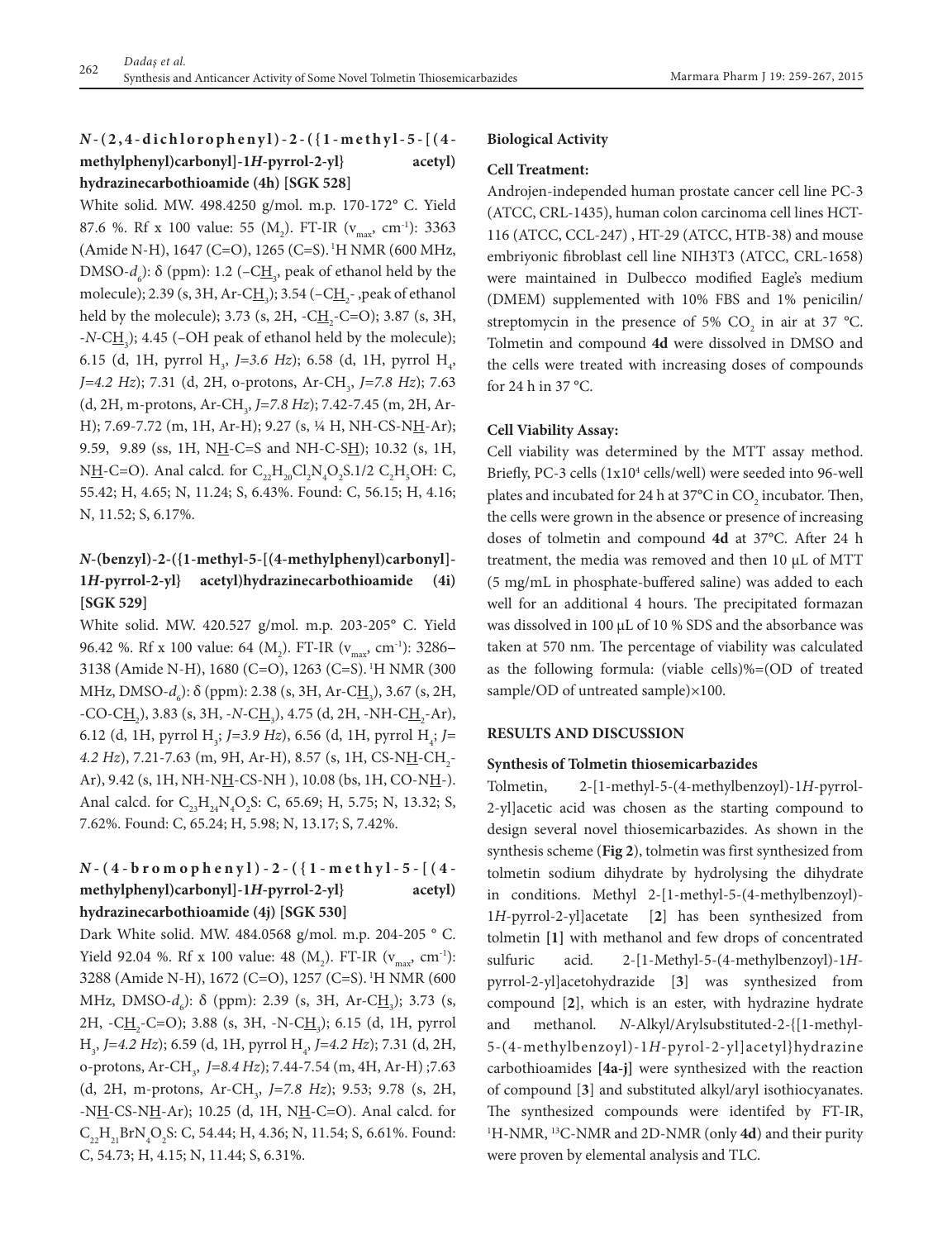**Fig 4**. Thione-thiol tautomerism of tolmetin thiosemicarbazides



**i: H**<sub>2</sub>O/HCl, **ii:** CH<sub>3</sub>OH / H<sub>2</sub>SO<sub>4</sub>; **iii:** NH<sub>2</sub>NH<sub>2</sub>.H<sub>2</sub>O; **iv:** A-N=C=S /EtOH

| Comp | Lab Code | A               | Comp           | Lab Code | A                  |
|------|----------|-----------------|----------------|----------|--------------------|
| 4а   | SGK 521  | Methyl          | 4f             | SGK 526  | 4-Chlorophenyl     |
| 4h   | SGK 522  | Ethyl           | 4g             | SGK 527  | 4-Nitrophenyl      |
| 4c   | SGK 523  | Phenvl          | 4 <sub>h</sub> | SGK 528  | 2.4-Dichlorophenvl |
| 4d   | SGK 524  | 4-Fluorophenyl  | 4i             | SGK 529  | Benzyl             |
| 4e   | SGK 525  | 4-Methoxyphenyl | 4j             | SGK 530  | 4-Bromophenyl      |

**Fig 2.** Synthesis of tolmetin thiosemicarbazides **[4a-j]**

2-[1-methyl-5-(4-methylbenzoyl)-1H-pyrrol-2-yl] acetohydrazide was synthesized by Koç and co-workes (15), previously and  $\mathbin{{\to}}\mathrm{NH}_2$  protones of hydrazide were reported in 4.27 ppm. 1 H-NMR spectrum of the compounds **4a-j** proves the dissappearence of  $-NH_{2}$  protones which belong to – CONHNH<sub>2</sub> functional group.  $N_1$ ,  $N_2$  and  $N_4$  protones which prove the presence of thiosemicarbazides were detected in 1 H-NMR spectrum (**Fig 3**) and the information given is supported by the literature. (17-22). **Fig 3**. N1, N2 ve N4 protons of tolmetin thiosemicarbazides



**Fig 3**.  $N_1$ ,  $N_2$  ve  $N_4$  protons of tolmetin thiosemicarbazides

Thiosemicarbazide protones were detected as follows;  $N_{1}$ ; 9.98-10.32 ppm,  $N_{2}$ ; 9.21-10.50 ppm, respectively.  $N_{4}$ protones were detected in different ppm values as this data can change depending on the substituent which can have aryl or alkyl functionality. The ppm values of  $N_4$  protones is known to be in the aromatic field or outside of the aromatic field. Compounds **4a-b** bearing methyl and ethyl substituted, their  $N_4$  protones were detected at 8.01-8.02 ppm. Other compounds bearing phenyl, 4-fluorophenyl, 4-methoxyphenyl, 4-chlorophenyl, 4-nitrophenyl, 2,4-dichlorophenyl, benzyl and 4-bromophenyl substituted, their  $\mathrm{N}_4$  protones were detected at 8.57-9.78 ppm.  $\mathrm{N}_4$  proton of compound **4h** has partly exchanged with doterium. Ethyl

derivative compound **4b** was studied 1 H-NMR at 300 MHz in DMSO- $d_{\delta}$  and the ethyl N-CH<sub>2</sub> peak was overlaped in the solution peak.

According to the 1 H-NMR of results some compounds (**4a**, **4c, 4e, 4f, 4h**), it was determined that these compounds undergo thione-thiol tautomerism (**Fig 4**).



**Fig 4**. Thione-thiol tautomerism of tolmetin thiosemicarbazides

In addition, -NH proton of compound **4d** was observed to exchange with  $D_2O$  in the spectrum (**Fig 5**).



**Fig 5**. D<sub>2</sub>O spectrum of compound **4d** 

Compound **4d** was chosen as the prototype for the 13 C NMR spectrum. The presence of C=O and C=S carbons in 13C-NMR spectrum proves the synthesis of thiosemicarbazide. C=O and C=S peak values can be seen in Fig 6. According to both HMBC and 13C-NMR data, C=O and C=S peaks were observed at 168 ppm and 161 ppm, respectively. (**Fig 6-7**).



**Fig 6**. 13C-NMR spectrum data of compound **4d**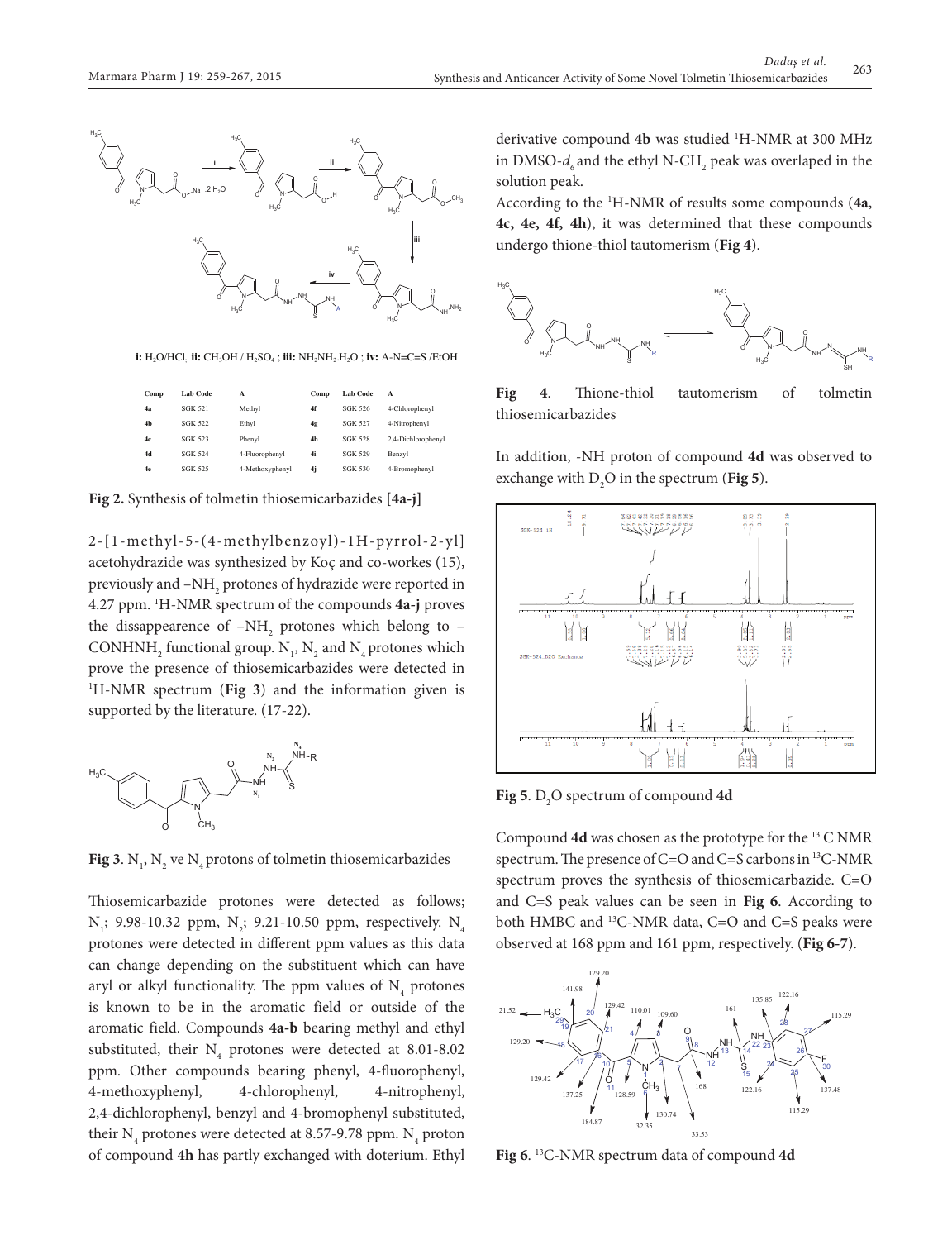

**Fig 7**. HMBC spectrum of compound **4d**

### **Biological results**

Küçükgüzel and co-workers (16) studied the anticancer activity of Tolmetin **[1]** and *N'*-[(2,6-dichlorophenyl) methylidene]-2-[1-methyl-5-(4-methylbenzoyl)-1*H*-pyrrol-2-yl]aceto hydrazide against HCT-116 (ATCC, CCL-247) and HT-29 (ATCC, HTB-38) human colon cancer cell lines, using MTT assay. The results revealed that tolmetin hydrazone showed anticancer activity againts HT-29 colon cancer cell line (dose depended) with  $IC_{50}$  value of 76 µM. Tolmetin hydrazone was then used in further tests to investigate the apoptotic effect on HT-29 cancer cell line. Apoptosis is known to be an important mechanism of cancer growth and therefore, caspase 3, caspase 8 and caspase 9 enzyme levels were observed in apoptotic pathway. This study proves that tolmetin hydrazone triggers apoptosis using caspase 8 pathway in HT-29 cancer cell line.

Prostate cancer is known to be the second cancer disease after lung cancer with the insidance of 24.33/100.000 in our country. It is also reported as a common cancer type in USA and Europe (23). Demertzi et al. (24) reported the antineoplastic activity of thiosemicarbazones (TSC). TSC can bind the heavy metals with its two nitrogen and one sulphur atom, occuring a triple chelation. TSCs were reported to be strong inhibitors of ribonucleotite reductase (RR) which reduces ribonucletites to deoxyribonucletites (25). Ribonucleotide reductase is an important enzyme in cell division and tumor growth. TSCs, RR inhibitors, inhibits the DNA synthesis and DNA repair; therefore they show antineoplastic activity. (26, 27). Ferrari et al. (28) reported the biological activities of TSCs depends on the Van der Walls and hydrojen bonds between the molecule and DNA. Beytur et al. (29) studied the effects of TSCs and their metal complexes on LNCaP cell viability and found out all the metal complexes (except Ni complex) have dose depended effects on LNCaP cells. However, they did not observe any activity againts PC-3 cell lines (except the 25 and 50 μM concentrations). The antitumor activity of TSCs againts LNCaP cells depends on the DNA damage in the presence of androjen receptors.

*N*-(4-fluorophenyl)-2-({1-methyl-5-[(4-methylphenyl) carbonyl]-1*H*-pyrrol-2-yl}acetyl)hydrazinocarbothioamide **[4d]** bearing thiosemicarbazide and fluoro substitution and Tolmetin were chosen for the anticancer activity test in M.U. Faculty of Pharmacy, Department of Biochemistry. HCT-116 (ATCC, CCL-247) and HT-29 (ATCC, HTB-38) human colon cancer cell line and PC-3 (ATCC, CRL-1435) cell lines were used in this study. MTT assay results shows that, tolmetin thiosemicarbazide **[4d]** showed anticancer activity (dose depended) only to androjen independed prostate cancer cell line PC-3 with  $IC_{50}$  value of 184.5  $\mu$ M (Fig 8). Besides, tolmetin and compound **4d** cytotoxicity tests were carried out with NIH-3T3 fibroblast cells (Fig 9).



Fig 8. Growth inhibition of Tolmetin and compound 4d on PC-3 cells



**Fig 9.** Cell viability of Tolmetin and compound **4d** on NIH-3T3 fibroblast cells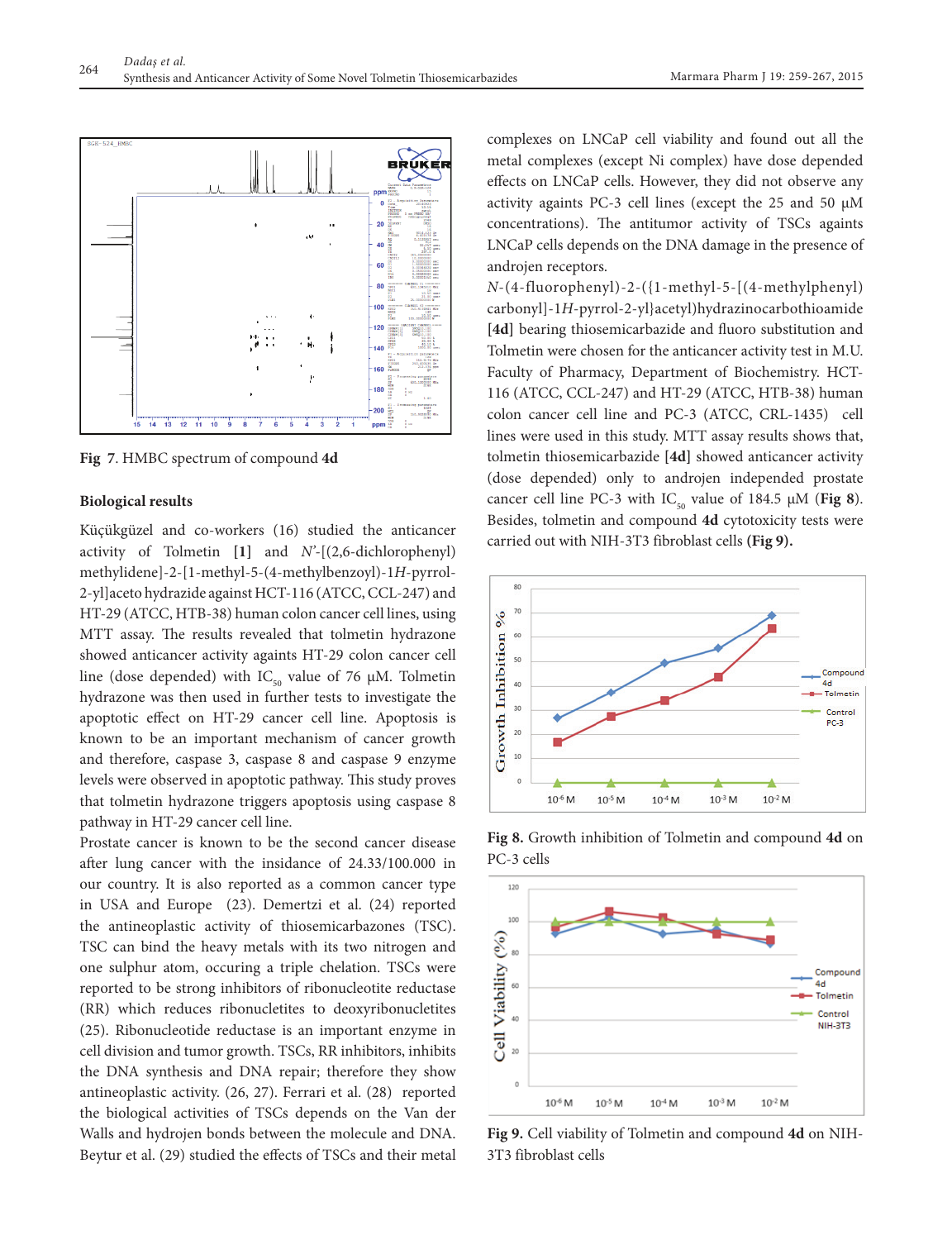Uncontrolled cell growth is not enough for cancer formation. The cell should gain the ability of invasion and metastasis. Extracellular matrix members (ECM) is the primer barrier molecule for the inhibition of tumor growth and tumor invasion (30). ECM has the structue of proteins and proteoglycans. Besides the ability of structural support of the cells, ECM has biological activity on cell proliferation, cell differantiation, migration and adhesion, tissue morphogenesis. Cancer cells use metalloproteinases to get over that barrier. In order to complete invasion or metastasis, cancer cells should destroy the ECM molecules. Matrix metalloproteinases (MMP) are extracellular proteases that consist of 28 different enzymes and responsible for physiological and pathological tissue distruction. These enzymes were first identified by Jerome Gross and Charles Lapiere in 1962 (31).

The destruction of MMP, ECM, can be seen in different physiological and pathological situations (32). MMPs belong to neutral endopeptidases enzyme family and consist zinc ion, they also have the ability of destroying whole ECM members. Among these members, MMP-2 and 9 levels significantly increase in metastatic prostate cancer (33) These two enzyme levels decrease after the treatment and therefore, they can be evaluated for the efficacy of the treatment.

MMP inhibitors pharmacologically are devided into three different groups as peptites and non-peptite collagenlike inhibitors, Tetracycline and Biphosphonates. In early 1980's, the first synthetic MMP inhibitör was developed as pseudopeptite derivative that imitate the collagen structure in MMP seperation area. These inhibitors reversibly bind the MMP's active side. They also create chelation with MMP's active zinc ion with their hydroxamic acid. New molecules are developed from the derivatives of Tetracyclines and they have the ability of inhibiting MMPs rather than showing antibacterial activity. Tetracyclines could be preventing the avidity to zinc atom or they could inhibit the regulation of

### **Bazı Yeni Tolmetin Tiyosemikarbazitlerinin Sentezi ve Antikanser Aktivitesi**

### **ÖZET**

Bu çalışmada, on adet tolmetin hidrazidi türevleri olan yeni *N*-Alkil/Arilsübstitue- 2-{[1-metil-5-(4-metilbenzoil)-1*H*-pirol-2-il]asetil}hidrazinkarbotiyoamit [**4a-j**] bileşikleri sentezlenmiştir. Sentezlenen bileşiklerin yapıları spektral yöntemlerle (FT-IR, 1 H-NMR, 13C-NMR ve 2D-NMR) aydınlatılmış ve saflıkları elementel analiz ve TLC ile kanıtlanmıştır. Tolmetin **[1]** ve *N*-(4-fluorofenil)-2-{[1-metil-5-(4-metilbenzoil)-1*H-*pirolMMP during the transcription. Metastat (Col-3), minocyclin and doxycycline are the examples of these inhibitors (34).

Küçükgüzel and co-workers (16) synthesized *N'*- [(2,6-dichlorophenyl)methyliden]-2-[1-methyl-5-(4 methylbenzoyl)-1*H*-pyrrol-2-yl]acetohydrazide and found activity againts HT-29 colon cancer cell line with  $IC_{50}$  value of 76 µM. This information showed, against colon cancer cell line anticancer activiy of tolmetin maintains whereas the thiosemicarbazide molecule from the same compound have no activity againts colon cancer, instead, it shows activity againts prostate cancer cells. We can conclude that, the electrophilic compounds in the cell bind the sulphur atom in the molecule. Furthermore, thiosemicarbazide may be creating a chelation with the zinc ion in the metalloproteinease enzyme as M. Öncel reported before (34). **(Fig 10).** 



Fig 10. Proposed chelation with zinc ion and thiosemicarbazide

### **ACKNOWLEDGEMENT**

This work was generously supported by the Research Fund of Marmara University, project number: SAG-C-YLP-100914-0318.

### **DECLARATION OF INTEREST**

The authors have declared no conflicts of interest. The authors alone are responsible for the content and writing of this article.

2-il]asetil}hidrazinkarbotiyoamit **[4d]** bileşikleri MTT kolorimetrik yöntemi ile *in vitro* antikanser aktivite için değerlendirilmiştir. Bu çalışmada androjene bağımlı olmayan kanser hücre hattı PC-3 (ATCC, CRL-1435) , insan kolon kanser hücre hatları HCT-116 (ATCC, CCL-247) ve HT-29 (ATCC, HTB-38) kullanılmıştır. Bileşik **4d** PC-3 kanser hücre hattına karşı antikanser aktivite gösterir iken, Tolmetin etken maddesi **4d** bileşiğine kıyasla bu hücre hattına karşı daha az aktivite göstermiştir.

**Anahtar kelimeler**: Apoptoz, tolmetin, tiyosemikarbazit, PC-3, kolon kanser.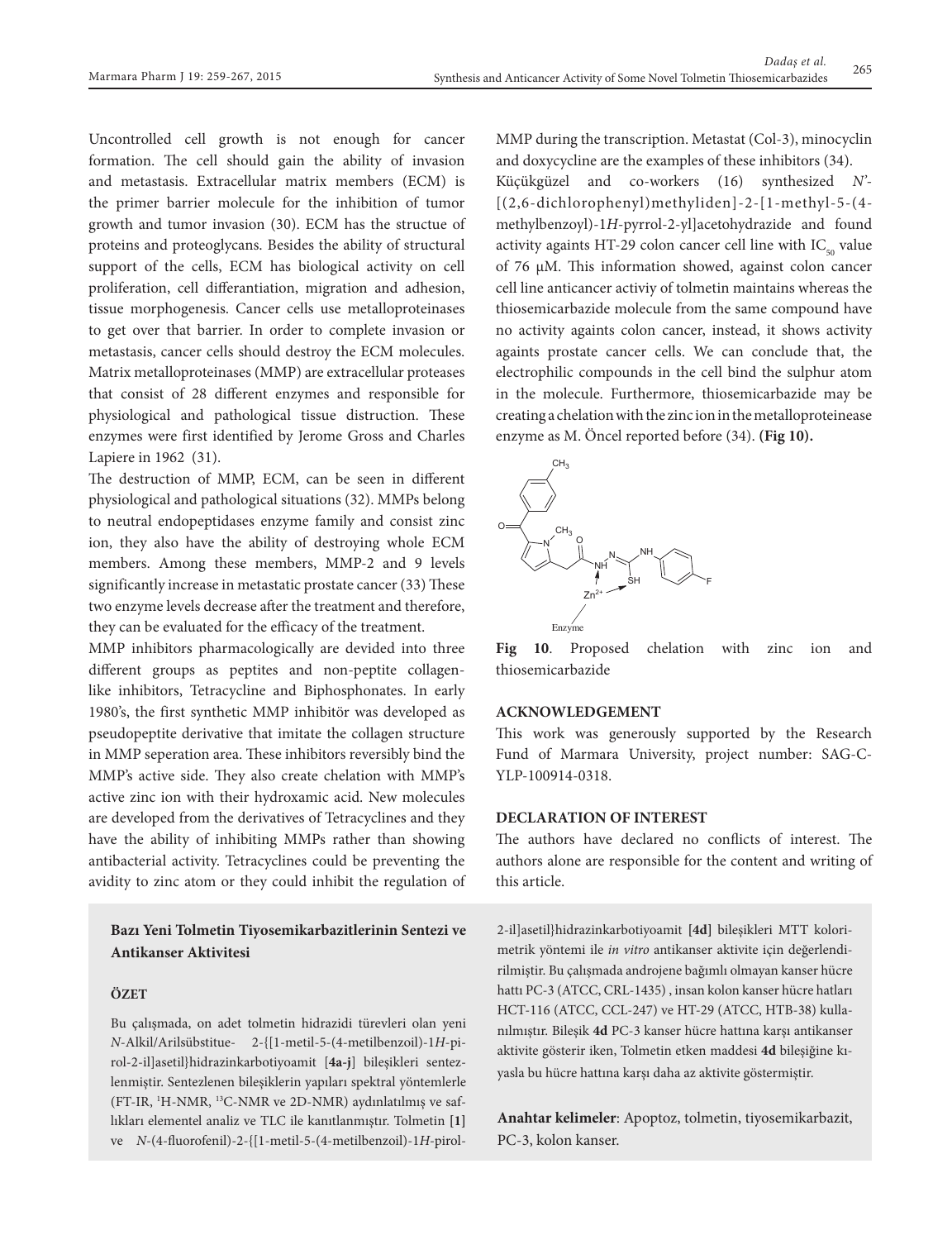### **REFERENCES**

1. Hixson LJ, Alberts DS, Krutzsch M, Einsphar J, Brendel K. Gross PH, Paranka NS, Baier M, Emerson S, Pamukcu R, Burt RW. Antiproliferative effect of nonsteroidal antiinflammatory drugs against human colon cancer cells. Cancer Epidemiol Biomarkers Prev 1994;3: 433-8.

2. Lu D, Cottam HB, Corr M, Carson DA. Repression of β-catenin function in malignant cells by nonsteroidal antiinflammatory drugs. Proc Natl Acad Sci 2005;102: 18567-71.

3. Duffy CP, Elliott CJ, O'Connor RA, Heenan MM, Coyle S, Cleary IM, Kavanagh K, Verhaegen S, O'Loughlin CM, NicAmhlaoibh R, Clynes M. Enhancement of chemotherapeutic drug toxicity to human tumour cells in vitro by a subset of non-steroidal anti-inflammatory drugs (NSAIDs). Eur J Cancer 1998; 43:1250-9.

4. Kalyoncuoğlu N, Rollas S, Sür-Altıner D, Yeğenoğlu Y, Anğ Ö. 1-[p-(Benzoylamino)benzoyl]-4-substituted thiosemicarbazides: Synthesis and antibacterial and antifungal activities. Pharmazie 1992;47: 796-7.

5. Rollas S, Karakuş S, Durgun BB. Synthesis and Antimicrobial Activity of Some 1,4-Disubstituted Thiosemicarbazide and 2,5-Disubstituted 1,3,4-Thiadiazole Derivatives. Il Farmaco 1996;51: 811-4.

6. Al-Saadi MS, Faidallah HM, Rostom S, A. F. Synthesis and Biological Evaluation of Some 2,4,5-Trisubstituted Thiazole Derivatives as Potential Antimicrobial and Anticancer Agents. Arch Pharm Chem Life Sci 2008;341: 424-34.

7. Sun Y, Wang W, Sun Y, Han M. Synthesis and biological evaluation of a novel stem/progenitor cells proliferation activator: 4-(4-(5-mercapto-1,3,4-oxadiazole-2-yl)phenyl) thiosemicarbazie (Stemazole). Eur J Med Chem 2011;46: 2930-6.

8. He J, Wang X, Zhao X, Liang Y, He H, Fu L. Synthesis and antitumor activity of novel quinazolinone derivatives containing thiosemikarbazide moiety. Eur J Med Chem 2012;54: 925-30.

9. Çıkla P, Arora P, Basu A, Talele TT, Kaushik-Basu N, Küçükgüzel ŞG. Etodolac Thiosemicarbazides: a novel class of hepatitis C virus NS5B polymerase inhibitors. Marmara Pharm j 2013;17: 138-46.

10. Singhal S, Arora S, Agarwal S, Sharma R, Singhal N. A review on potential biological activities of thiosemicarbazides. World J Pharm and Pharm Sci 2013;2: 4661-81.

11. Siwek A, Staczek P, Wujec M, Bielawski K, Bielawska A, Paneth P. Cytotoxic effect and molecular docking of 4-ethoxycarbonylmethyl-1-(piperidin-4-ylcarbonyl)-

thiosemicarbazide-a novel topoisomerase II inhibitör. J Mol Mod 2013;19: 1319-24.

12. Arora S, Agarwal S, Singhal S. Anticancer Activities Of Thiosemicarbazides/Thiosemicarbazones: A Review. Int J Pharm Pharm Sci 2014;6.

13. Mavrova AT, Wessilinova D, Tsenov JA, Lubenov LA. Synthesis and antiproliferative activity of some new thieno[2,3-d]pyrimidin-4(3H)-ones containing 1,2,4-triazole and 1,3,4-thiadiazole moiety. Eur J Med Chem 2014;86: 676-83.

14. Ünver Y, Sancak K, Çelik F, Birinci E, Küçük M, Soylu S, Arslan Burnaz N. New thiophene-1,2,4-triazole-5(3)-ones: Highly bioactive thiosemicarbazides, structures of Schiff bases and triazoleethiols. Eur J Med Chem 2014;84: 639-50.

15. Koç D. Tolmetin Üzerinden Hidrazit-Hidrazonların Sentezi Ve Biyolojik Etkileri. M.Ü. Institute of Health Sciences, Master Degree Thesis, 2014, İstanbul (Advisor: Prof. Dr. Ş. Güniz Küçükgüzel).

16. Küçükgüzel ŞG, Koç D, Çıkla-Süzgün P, Özsavcı D, Bingöl-Özakpınar Ö, Mega-Tiber P, Orun O, Erzincan P, Erdem SS, Şahin F. Synthesıs of Tolmetın Hydrazide-Hydrazones and Discovery of a Potent Apoptosis Inducer in Colon Cancer Arch Pharm (Weinheim) 2015; In Press.

17. Rollas S. Bazı l-aroil-4-alkil/ariltiyosemikarbazidler I. Doğa Bilim Derg 1983;7: 65-73.

18. Durgun BB, Rollas S, Apaydın S, Öztürk R. Synthesis and antimicrobial activity of some new 1-[4-(4-fluorobenzoylamino)-benzoyl]-4-substituted thiosemicarbazides. Drug Metab Drug Interact 1995;12: 145- 50.

19. Doğan HN, Rollas S, Erdeniz H. Synthesis, structure elucidation and antimicrobial activity of some 3-hydroxy-2-naphthoic acid hydrazide derivatives. Il Farmaco 1998;53: 462-7.

20. Küçükgüzel ŞG, Oruç EE, Rollas S, Şahin F, Özbek A. Synthesis, Characterisation and Biological Activity of Novel 4-thiazolidinones, 1,3,4-oxadiazoles and some related compounds. Eur J Med Chem 2002;37: 197-206.

21. Küçükgüzel ŞG, Kocatepe A, Clercq ED, Şahin F, Güllüce M. Synthesis and biological activity of 4-thiazolidinones, thiosemicarbazides derived from diflunisal hydrazide. Eur J Med Chem 2006;41: 353-9.

22. Tatar E, Küçükgüzel İ, De Clercq, Şahin F, Güllüce M. Synthesis, characterization and screening of antimicrobial, antituberculosis, antiviral and anticancer activity of novel 1,3-thiazolidine-4-ones derived from 1-[2-(benzoylamino)- 4-(methylthio)butyryl]-4-alkyl/arylalkyl thiosemicarbazides. Arkivov 2008;14: 191-210.

23. Ferlay J, Steliarova-Foucher E, Lortet-Tieulent J. Cancer